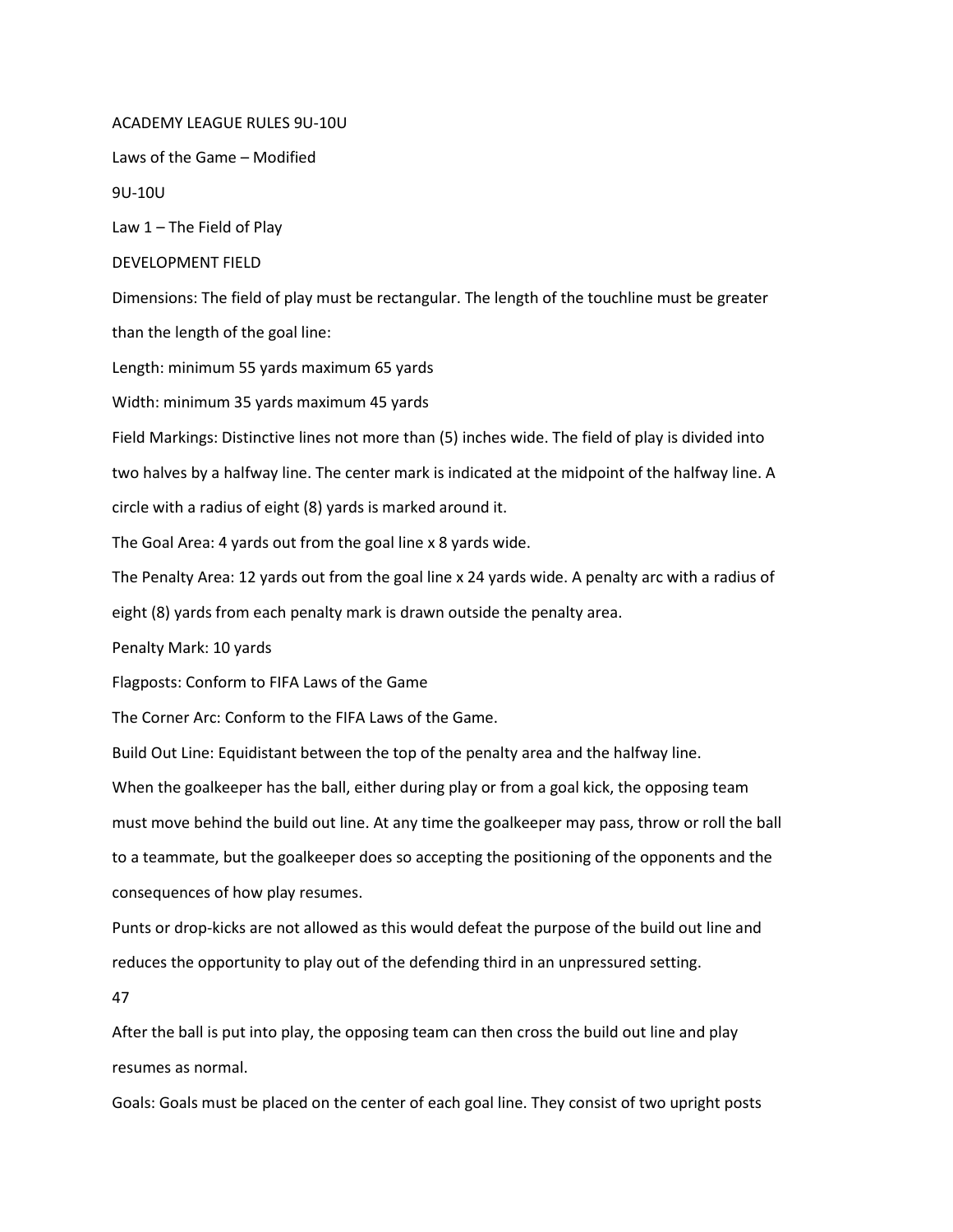equidistant from the corners and joined at the top by a horizontal crossbar. The recommended distance between the posts is twelve (12) feet and the distance from the lower edge of the crossbar to the ground is six (6) feet.

Optional: For the developmental field the goal may be a maximum of 6 feet high by 18 feet wide.

Safety: Goals must be anchored securely to the ground. Portable goals may only be used if they satisfy this requirement.

Law 2 – The Ball

Size four (4).

Law 3 – The Number of Players

A match is played by two teams, each consisting of not more than seven (7) players, one of whom is the designated goalkeeper. A match may not start or continue if either team consists of fewer than five players.

Substitutions: At any stoppage of play and unlimited.

A player who is suspected to have a head injury leaves the field of play for additional.

evaluation, a substitution can be made in that moment.

Playing time: Each player SHALL play a minimum of 50% of the total playing time, which is controlled by the coach.

Teams and matches may be coed.

The maximum team roster size is twelve (12).

Law 4 – The Players Equipment

Conform to the FIFA Laws of the Game. Non-uniform clothing, matching the uniform color, is allowed based on weather conditions.

Uniforms must distinguish teams. If needed, teams can be distinguished by scrimmage vests.

Shin guards are MANDATORY for both practices and games. Shinguards must be covered

entirely by socks.

A player must not use equipment or wear anything that is dangerous to himself or another player (including any kind of jewelry; with the exception of a medical alert bracelet).

Law 5 – The Referee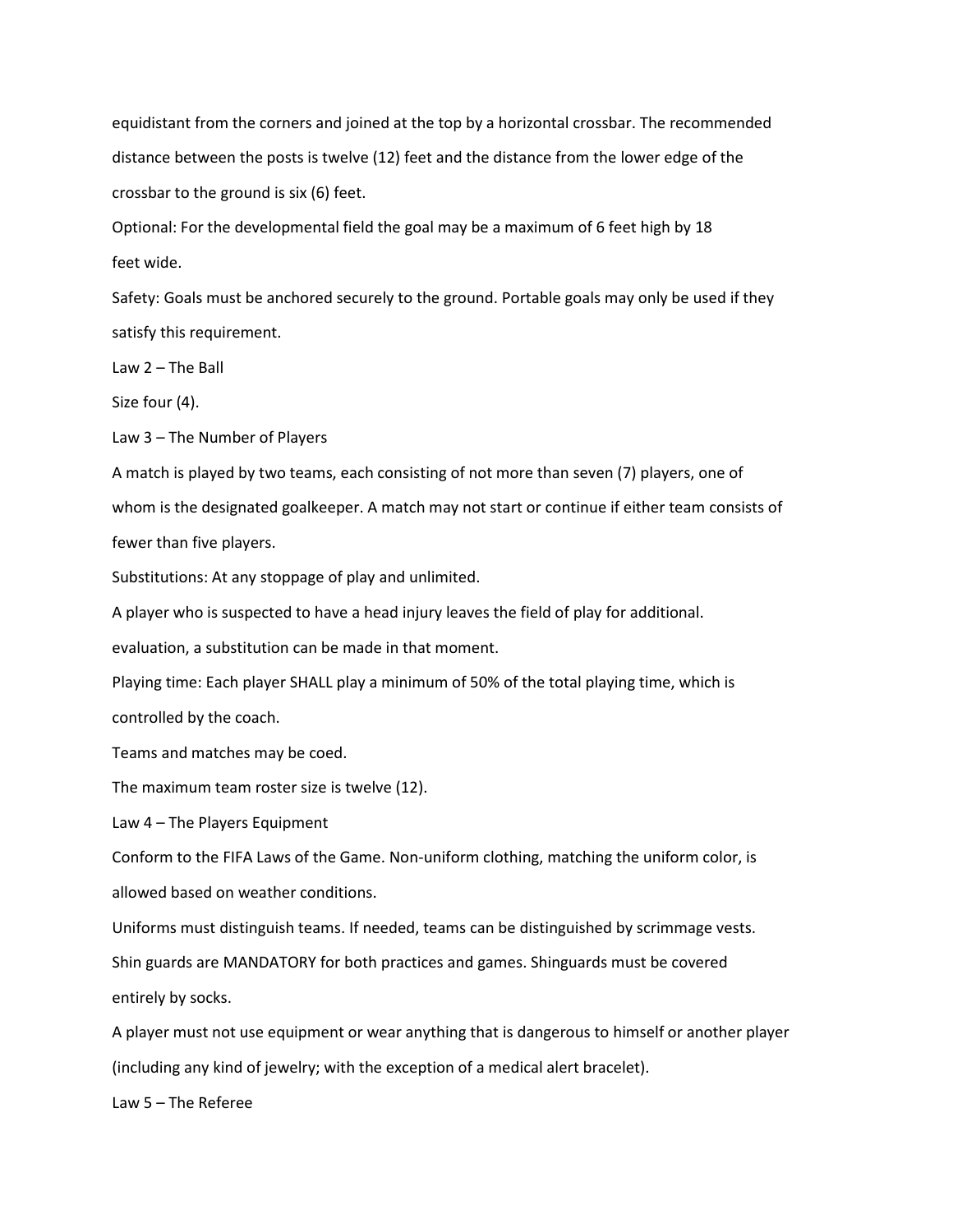Registered referee with a minimum U. S. Soccer certification of Grade 9 or parent/coach or assistant coach.

Arizona MaxInMotion Open League

2020-2021

48

Law 6 – The Other Match Officials

Optional: use registered Assistant Referees, if available. If registered Assistant Referees are not assigned, it is permissible to use club linesmen/women (preferably parents) to signal ball out of play only.

Law 7 – The Duration of the Match

Conform to the FIFA with the exception of the match being divided into two (2) equal halves of twenty-five (25) minutes.

There shall be a half-time interval of up to ten (10) minutes.

No added time at the end of either half.

Law 8 – The Start and Restart of Play

Conform to the FIFA Laws of the Game, with the exception that the defending team is at least

eight (8) yards from the ball until it is in play.

Law 9 – The Ball In and Out of Play

Conform to the FIFA Laws of the Game.

Law 10 – The Method of Scoring

Conform to the FIFA Laws of the Game.

Law 11 – Offside

Conform to the FIFA Laws of the Game, with the exception that the build-out line also serves as an offside line.

Attackers cannot be penalized for an offside offense between the halfway line and the build-out line.

Law 12 – Fouls and Misconduct

Conform to the FIFA Laws of the Game with the exception that an indirect free kick is awarded.

to the opposing team at the spot of the offense if a goalkeeper punts or drop-kicks the ball. If the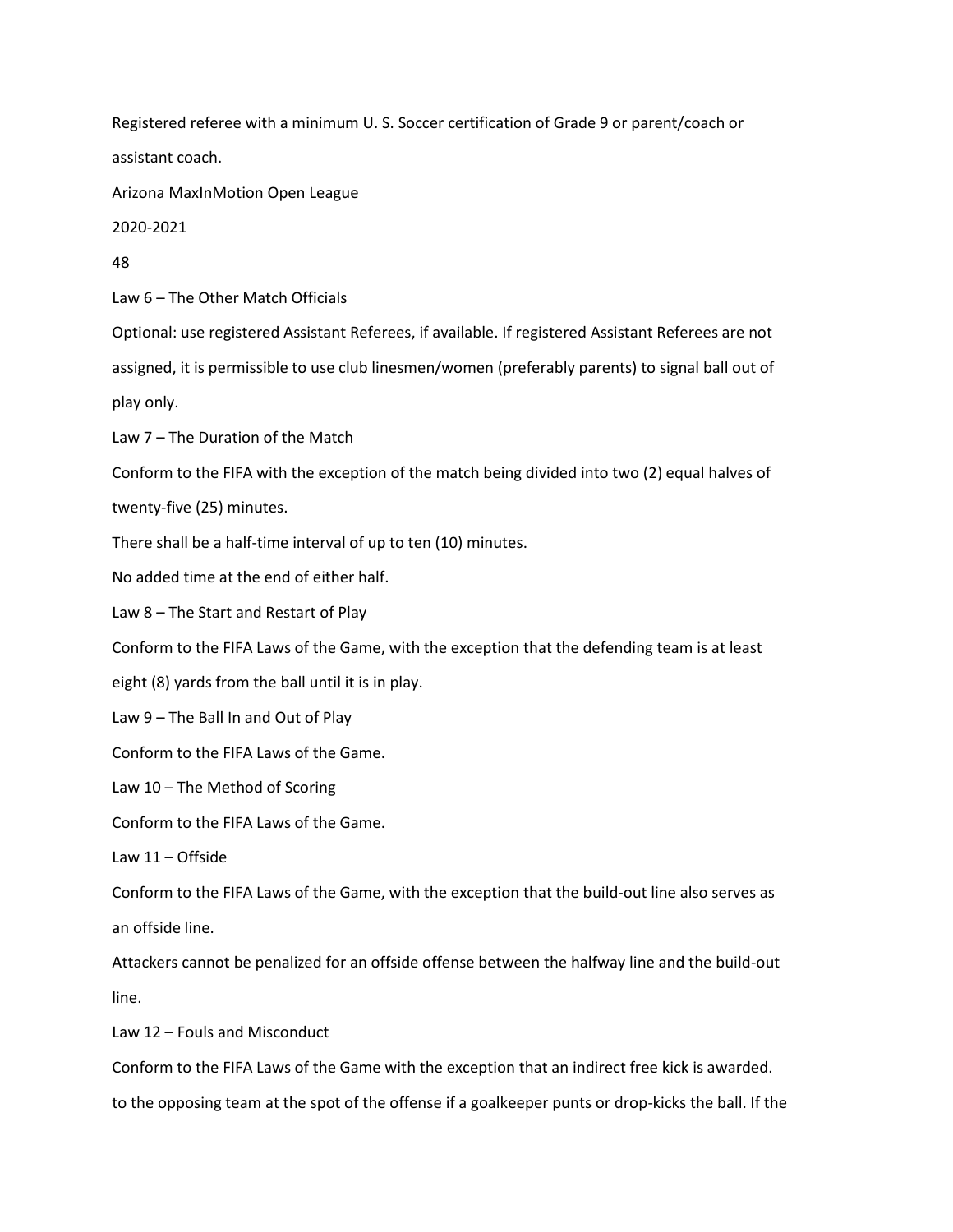punt occurs within the goal area, the indirect free kick should be taken on the goal area line parallel to the goal line at the nearest point to where the infringement occurred.

When a player deliberately heads the ball in a game, an indirect free kick should be awarded to the opposing team from the spot of the offense. If the deliberate header occurs within the goal area, the indirect free kick should be taken on the goal area line parallel to the goal line at the point nearest to where the infringement occurred.

Law 13 – Free Kicks

Conform to the FIFA Laws of the Game with the exception that all opponents are at least eight (8) yards from the ball until it is kicked.

49

Law 14 – The Penalty Kick

Conform to the FIFA Laws of the Game, with the exception that the penalty mark is ten (10) yards from the goal line.

Law 15 – The Throw-In

Conform to the FIFA Laws of the Game.

Law 16 – The Goal Kick

Conform to the FIFA Laws of the Game with the exception that opposing players must retreat behind the build out line until the ball is in play. The team taking the goal kick may choose to restart play before the opponents have retreated behind the build out line. The ball is in play when it is kicked directly out of the penalty area.

An attacking player would have to be between the build-out line and the opponent's goal line to possibly be in an offside position.

Law 17 – The Corner Kick

Conform to the FIFA Laws of the Game with the exception that opponents remain at least eight (8) yards from the ball until it is kicked.

Head Injury/Concussion Initiative: Per U.S. Soccer's Concussion Initiative, if a player is

suspected to have a head injury the referee is instructed to stop play allow for

treatment/evaluation as needed. If the player leaves field of play for additional evaluation, a

substitution can be made in that moment.